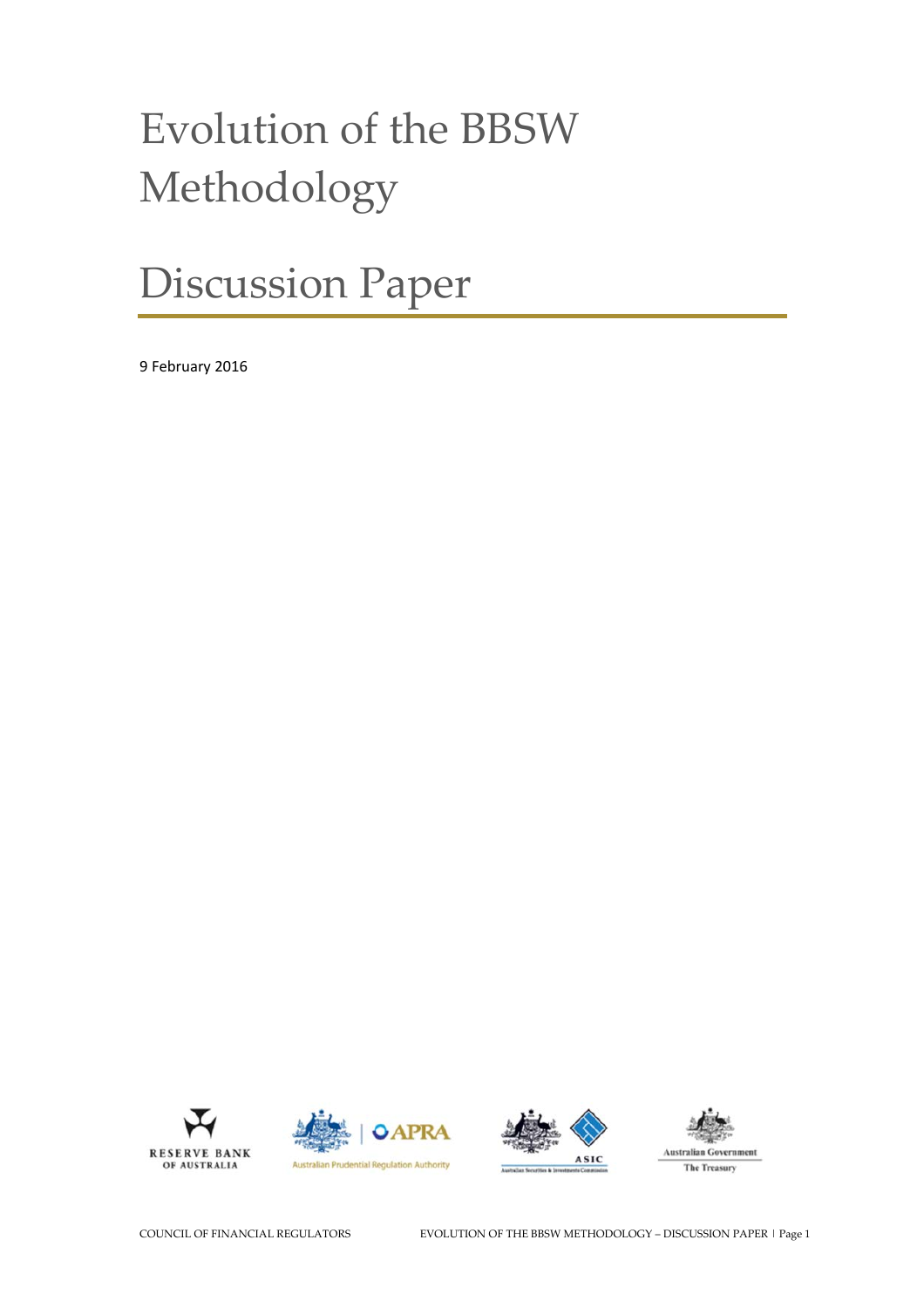# Evolution of the BBSW Methodology – Discussion Paper

In October 2015, the Council of Financial Regulators (CFR) released a consultation paper seeking views on the evolution of the methodology for the bank bill swap rate (BBSW) benchmark. The consultation closed in early December 2015, and the CFR received 15 written submissions. This document summarises the feedback received from these submissions, and sets out a proposal for the evolution of the BBSW methodology for discussion with the Australian Financial Markets Association (AFMA) and market participants.

# 1 Background

BBSW is a key financial benchmark in Australia and is administered by AFMA (in its role as 'Administrator'). BBSW rates serve as reference rates for pricing many debt securities and lending transactions, and are used to determine payment obligations on a range of derivatives.

BBSW interest rates measure where the interbank market trades 'Eligible Securities', which are bank accepted bills (BABs) and negotiable certificates of deposit (NCDs) with terms from 1 to 6 months issued by the 'Prime Banks'. The Administrator calculates BBSW benchmark rates as the midpoint of the nationally observed best bid and best offer (NBBO) for Prime Bank Eligible Securities. The rate set process uses live and executable bid and offer prices sourced around 10am from interbank trading venues approved by AFMA ('Approved Venues'), and the Prime Banks agree to support this process by quoting bids and offers.

Turnover at the BBSW rate set has declined to very low levels. This raises the risk that market participants may at some point be less willing to use BBSW as a benchmark. To ensure that BBSW remains a trusted, reliable and robust financial benchmark, the CFR sought the views of market participants on the BBSW methodology.

# 2 Overview of Consultation Responses

In response to the October 2015 consultation paper, the CFR received 15 written submissions, including from: issuers and purchasers of NCDs and BABs; institutions involved in the existing BBSW calculation methodology; and institutions that use BBSW as a financial benchmark. Most of the submissions expressed concern about the low trading volumes during the rate set, and acknowledged that changes to the BBSW methodology were likely to be necessary. Some submissions proposed explanations for the low trading activity during the rate set, including:

- *Regulatory risk and associated compliance costs*: institutions face inherent conflicts of interest when they participate in the market underpinning a financial benchmark and in the derivatives market that references the benchmark, and there is uncertainty regarding how regulators expect these conflicts to be managed. As a result, many institutions are reluctant to participate in a benchmark by trading during the rate set without this being expressly required by regulators, or in the absence of further guidance from regulators on appropriate behaviour. This is particularly the case for foreign banks due to regulatory developments relating to the manipulation of benchmarks elsewhere.
- *Preferences of fund managers*: money market funds typically have a mandate to provide their investors with a return of BBSW (e.g. by being benchmarked to the Bloomberg AusBond Bank Bill Index). These fund managers typically agree to the volume of their NCD transactions with a Prime Bank before 10am and set the rate after 10am at BBSW, thereby minimising tracking error.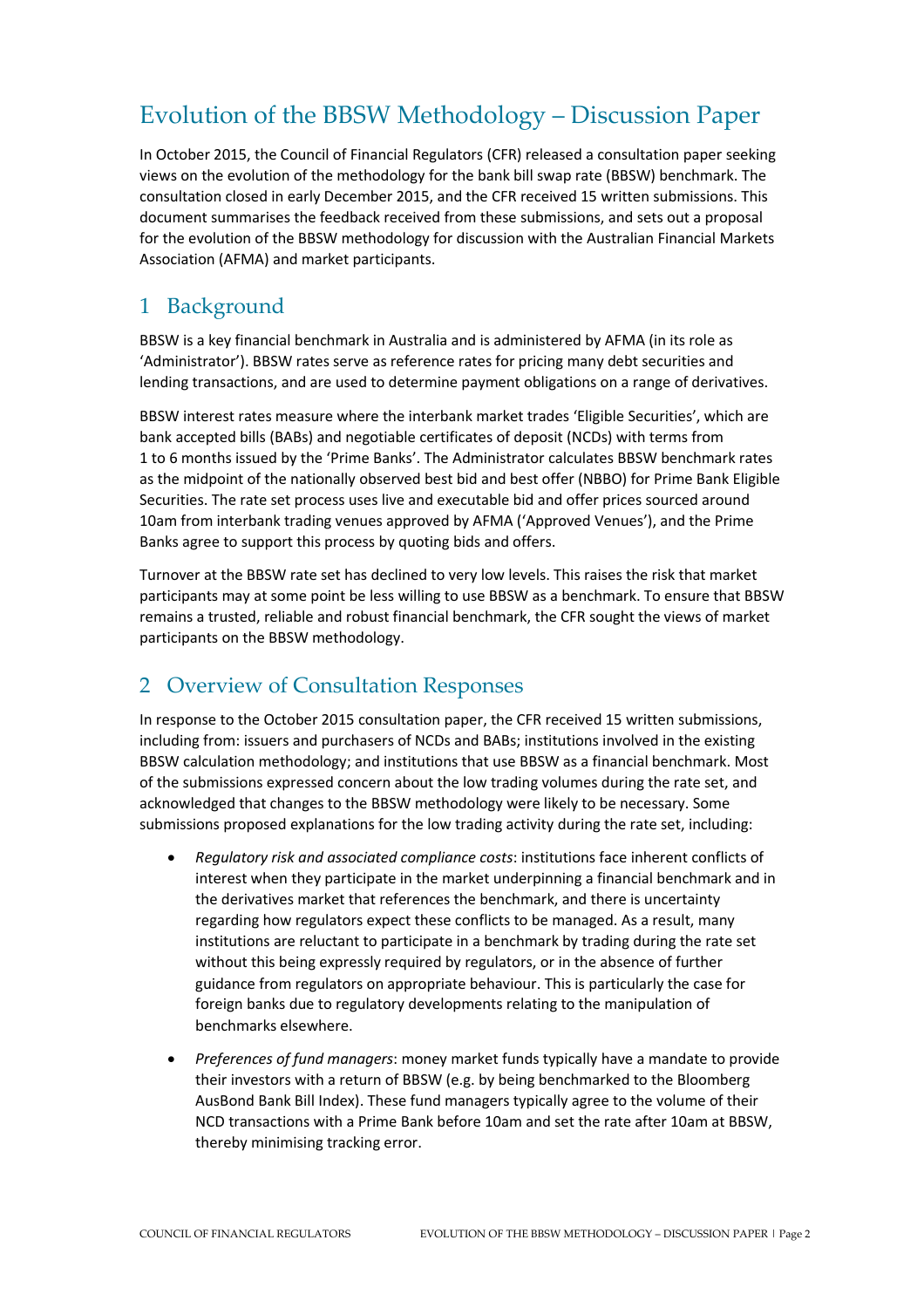- *Credit limit restrictions*: investors subject to credit limits are reluctant to trade during the rate set where NCDs and BABs are traded as a homogenous asset class, as there is a risk that they could be delivered the paper of a Prime Bank for which they have already fully utilised their credit limit.
- *Less demand for bank paper from foreign banks*: foreign bank branches have less demand for bank paper than in the past since it is not considered a high-quality liquid asset under the Liquidity Coverage Ratio either in Australia or in their home jurisdictions.

The submissions noted that these factors should be taken into account when considering changes to the BBSW methodology.

# 2.1 Responses to the four BBSW methodology options

The consultation paper presented four options for the evolution of the BBSW methodology. The responses received are summarised below:

#### **Option 1: Continue with the current NBBO calculation methodology**

Two submissions were in favour of continuing the current NBBO methodology on the basis that it was functioning effectively. One of these submissions did not view the low trading activity during the rate set as a significant risk to the credibility of the benchmark, as the Prime Banks underpin the calculation methodology by being market makers at the rate set. The submission was also concerned that the other proposed options would reduce market transparency. The other submission stated that many investors derive operational efficiencies from the current process of pricing NCD transactions at the BBSW rate, and that this assists investors in terms of demonstrating that they have been fair and equitable when conducting NCD transactions for their various portfolios.

One submission was not in favour of changes being made to the current BBSW methodology until there is greater certainty regarding the enforcement and regulatory regime underpinning BBSW and other global benchmarks. The submission expressed concern about the long term viability of BBSW, but warned that changes to the methodology could have a significant impact on swap and loan book valuations and may discourage already thin trading in the bank bills market.

#### **Option 2: Anchor NBBO calculation methodology to a broader set of NCD market transactions**

Most submissions supported changes being made to the BBSW methodology that are broadly consistent with Option 2. These submissions confirmed that the activity in the market for NCDs and BABs that takes place prior to the rate set is substantially larger than the activity during the rate set. It was acknowledged that this activity prior to the rate set has the potential to underpin BBSW, assuming market participants agree to transact at directly negotiated rates.

Many of these submissions proposed that BBSW be calculated as the volume-weighted average price (VWAP) of market transactions during a widened rate-set window, rather than using the NBBO method. However, there were varying views as to how the transactions that could be used to calculate the VWAP should be executed. Three methods proposed were based on:

- 1. direct negotiation between Prime Banks and investors
- 2. an electronic trading market
- 3. a tender process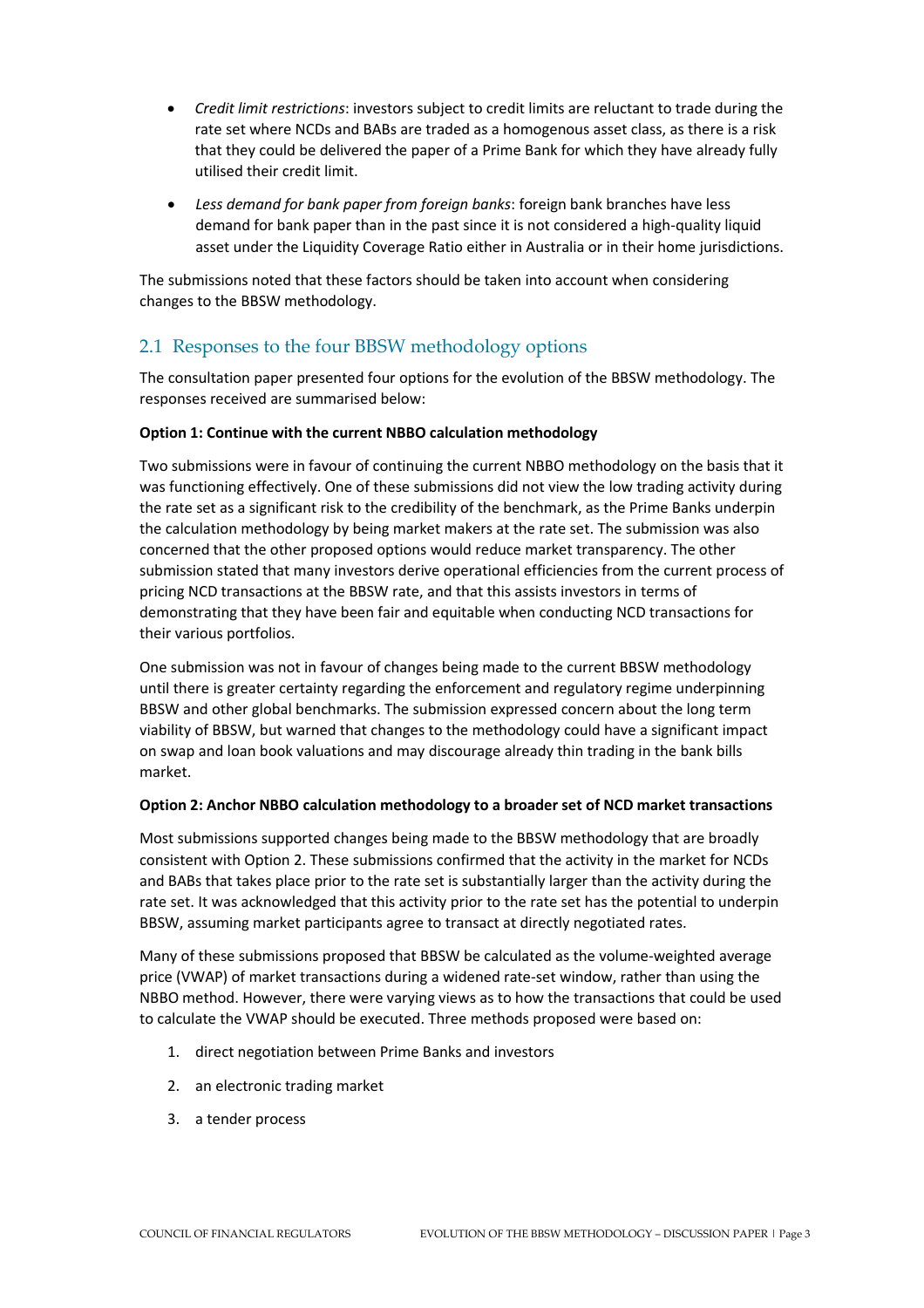One submission proposed the introduction of a daily public tender for issuance by the Prime Banks, with the outcome of the tender determining the rate set. Several submissions proposed for primary issuance and secondary market trading to take place on electronic venues during the rate set period; all matched trades in the primary and secondary market would then be used by the Administrator to calculate BBSW. One submission noted that the benefits of moving more trading activity onto electronic venues included a more competitive quoting system. The submissions typically envisaged an ongoing role for NBBO as a back-up mechanism for calculating BBSW if there were to be insufficient transactions to calculate a VWAP.

Some submissions noted that investors may not be willing to negotiate the interest rates on NCDs and BABs, and that this could make Option 2 difficult to implement. These submissions warned that investors could delay transacting until after the rate set to guarantee that their investments would continue to be priced at BBSW. One submission also argued that investors in NCDs would need to devote additional resources to canvassing the market for the best rates and would have to pay the bid/offer spread rather than receiving the mid BBSW rate. One submission also raised the possibility that the market will evolve products to provide investors with a benchmark return of BBSW. For instance, after the rate set, investors could reverse their NCD transactions and transact at BBSW, or alternatively, investors could enter a forward rate agreement (FRA) to convert the fixed rate transacted during the rate set to one referencing BBSW. One submission also argued that investors should have robust conflict management policies in place for their transactions to be included in a benchmark process, and that this could make some investors reluctant to trade in NCDs and BABs at outright yields.

Two submissions suggested that the CFR could consider using regulations to overcome the reluctance of investors to directly negotiate the interest rates on NCDs and BABs. One submission noted that it may be necessary for the CFR to mandate that the Prime Banks price NCDs independent of BBSW. The other submission suggested that the CFR mandate a fee of at least 2 basis points for transacting in NCDs and BABs at the BBSW rate to provide an incentive for those investors who do not wish to directly negotiate rates during the rate set window; it was noted that this fee would be consistent with similar arrangements in the foreign exchange market for fixing rates.

#### **Option 3: Amend the calculation methodology to be based on submissions of the aggregate cost of wholesale fund raising**

#### **Option 4: Amend the calculation methodology to be based on submissions of individual wholesale funding transactions**

There was very little support for Options 3 and 4, which would involve amending the calculation methodology to be based on submissions of the cost of a broader range of short-term wholesale funding transactions. Market participants were wary of returning BBSW to a submissions-based benchmark, given uncertainty as to whether the use of expert judgment in making benchmark submissions could amount to market manipulation. There were also concerns about the transparency of a submissions-based benchmark, with one submission arguing that it could provide the Prime Banks with an unfair advantage.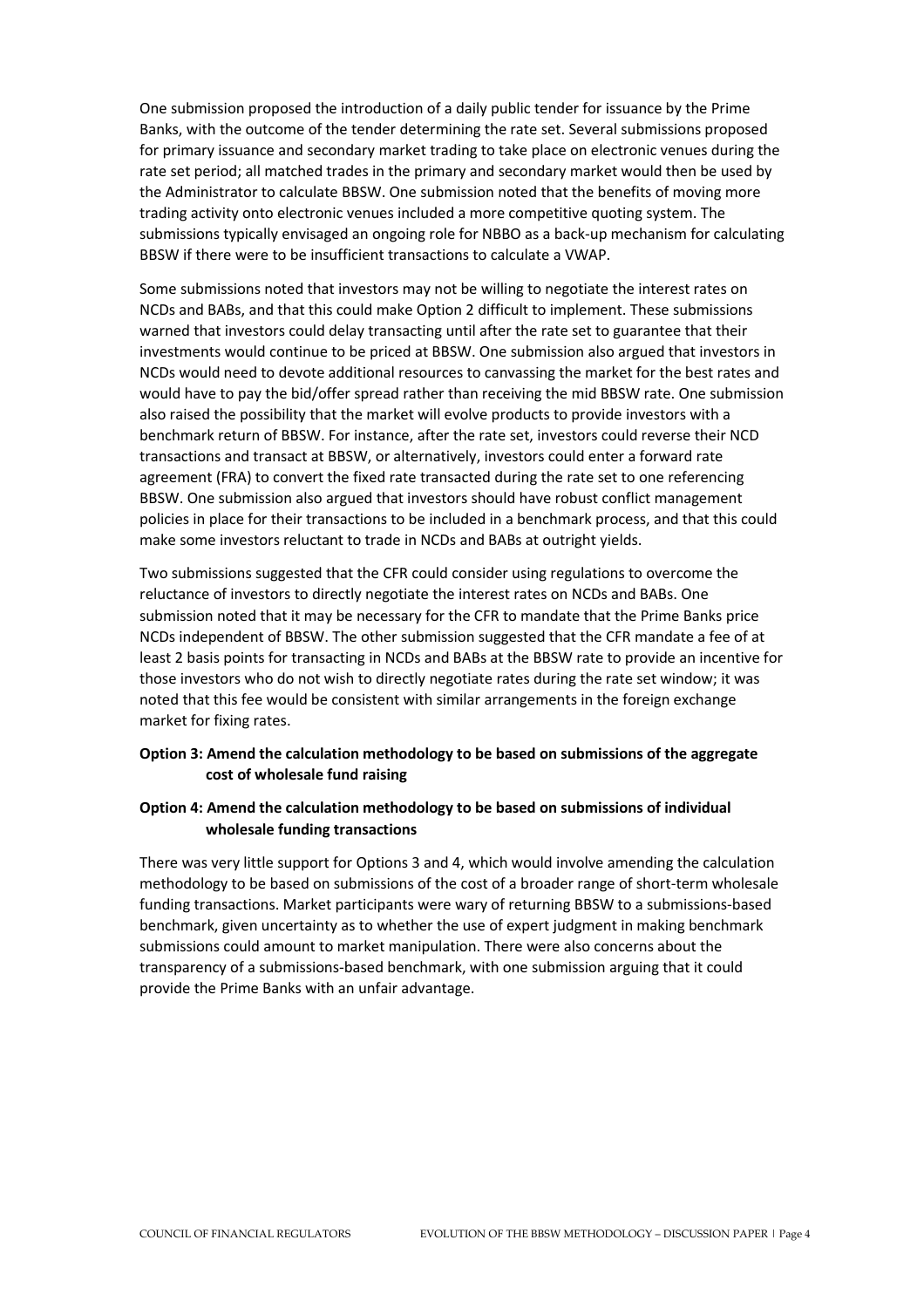# 2.2 Responses to questions on the characteristics of BBSW

The consultation paper posed seven questions relating to the key characteristics of BBSW. The responses received are summarised below:

### **Q1. The market underlying the BBSW benchmark is currently the interbank market at the time of the rate set. Should the definition of the underlying market be broadened to include all funding transactions with wholesale counterparties, such as pension funds, and nonfinancial corporations?**

Most submissions supported broadening the definition of the underlying market beyond the interbank market to include NCD and BAB transactions with a wider range of counterparties. One submission suggested that the change could improve the transparency of the BBSW benchmark, provided data on the transactions were made available in a timely manner to all market participants.

Some submissions suggested that the counterparties in scope should be limited to only include those that consistently invest in NCDs and BABs and have sufficiently large holdings, consistent with the definition used by AFMA to select respondents to the annual survey for appointing Prime Banks. It was suggested that maintaining this list could be the responsibility of the Administrator, possibly under the oversight of the CFR.

#### **Q2. Should the eligible securities for calculating BBSW be broadened beyond BABs and NCDs to include other financial products such as term deposits that reflect the cost of the Prime Banks' total wholesale fund raising at the relevant maturities?**

There was broad support for continuing to limit Eligible Securities to BABs and NCDs. These securities were viewed as relatively homogeneous and liquid. Many submissions argued that expanding the range would unnecessarily complicate the calculation methodology without providing material benefits. In particular, it was noted that term deposits are not tradable instruments, and that their pricing can vary depending on the type of counterparty, partly as a result of the differing treatments under the Liquidity Coverage Ratio. Several submissions argued that if the definition of Eligible Securities was to be broadened, the resulting BBSW rate would be likely to be structurally higher, adversely affecting existing contracts that reference BBSW.

One submission noted that there was a risk that the implementation of the Net Stable Funding Ratio over coming years could reduce the attractiveness of NCDs as a source of funding for the Prime Banks, with it being replaced by longer-dated funding.

#### **Q3. What should be the minimum size for wholesale funding transactions to be in scope for BBSW?**

There were a wide range of views on whether there should be a minimum size for wholesale funding transactions. Several submissions did not support the setting of a minimum transaction size; instead, some submissions proposed using a list of counterparties maintained by the Administrator to define 'in scope' transactions. Another submission argued that including all transactions would provide the most transparent and robust calculation of BBSW. Some submissions supported a minimum transaction size of \$1 million or \$5 million, while several suggested \$20 million, consistent with the current minimum market parcel size in the AFMA *Negotiable/Transferable Instruments Conventions*. One submission supporting a lower minimum transaction size noted that while the current minimum market parcel size is appropriate for trading in wholesale markets, it may not be representative of all primary issuance.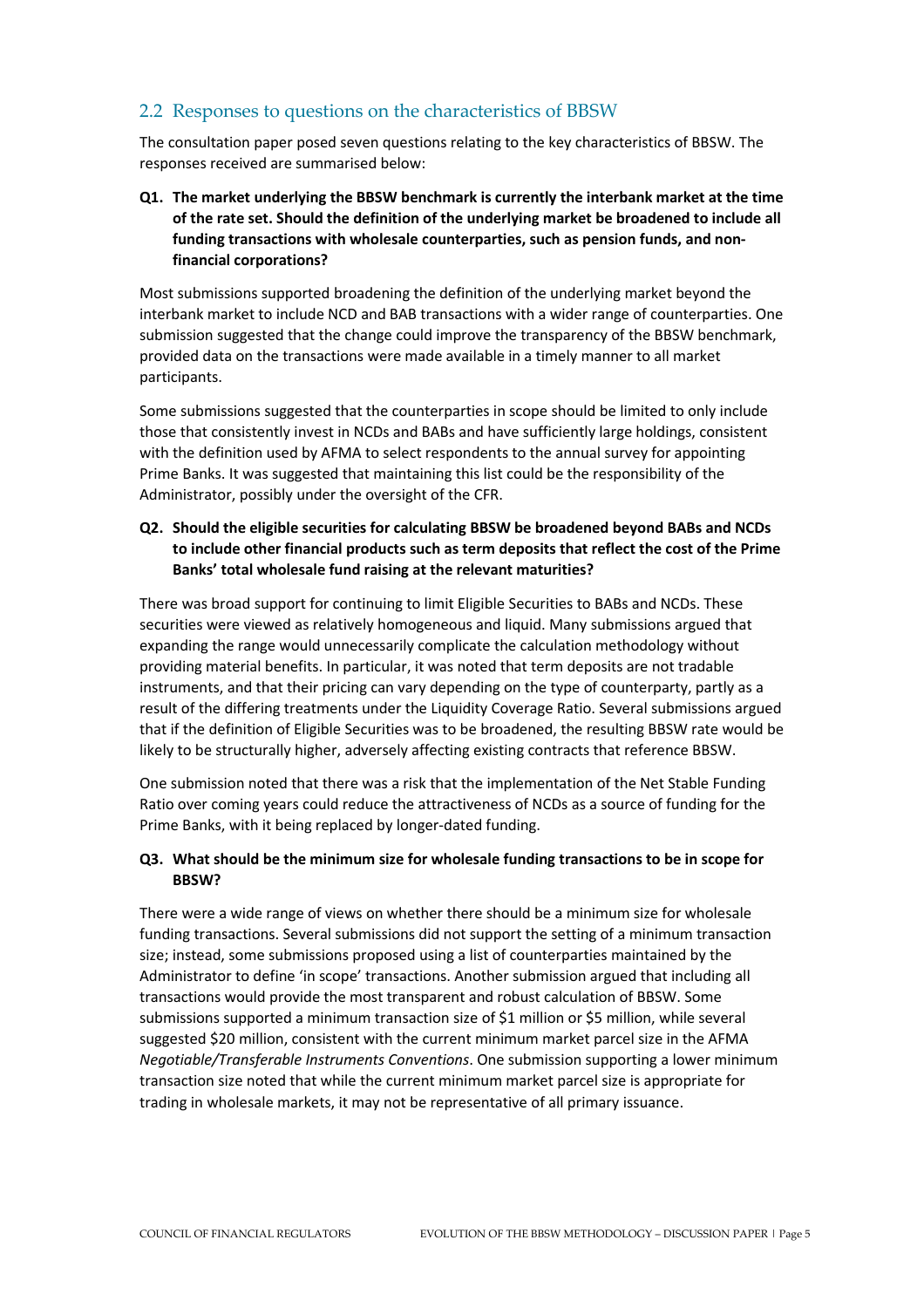#### **Q4. Should offshore Australian dollar denominated wholesale funding transactions be included, or only transactions undertaken in Australia?**

Most submissions were against the inclusion of offshore transactions in the calculation of BBSW. Concerns were raised that the inclusion of offshore transactions would reduce the homogeneity of the market. In particular, it was argued that rates could diverge between the domestic and offshore markets due to: differences in taxes, regulations and accounting rules; different time zones; and imbalances in supply and demand between markets. This would introduce an additional layer of sensitivity and risk into BBSW, which would be difficult for market participants to hedge against. It was also noted that the inclusion of offshore transactions was unlikely to significantly increase the number of transactions in scope for the calculation of BBSW.

### **Q5. If the NBBO method were not to be used, what should be the fall-back mechanism for Prime Banks and the administrator in the event that there are insufficient transactions for calculating BBSW?**

As noted above, a number of submissions advocated replacing the NBBO methodology with the VWAP of transactions in Eligible Securities undertaken by counterparties up to the time of the rate set. These submissions suggested that the NBBO methodology would be the primary fallback mechanism in the event that there were deemed to be insufficient transactions for calculating the VWAP. One submission noted that further industry consultation would be appropriate to determine the minimum trading volume levels required to switch to a VWAP calculation.

A mathematically interpolated price was also suggested as a means of calculating BBSW in segments where there is no traded price. One submission went further and proposed that BBSW at the 2, 4 and 5 month tenors be permanently replaced with rates interpolated from the 1, 3 and 6 month tenors.

Several other fall-back mechanisms were raised, although they were viewed as having significant drawbacks in some other submissions. One such mechanism would be for a set of banks to use their expert judgment to submit 'tradable' rates; however, other submissions did not support the Prime Banks having to exercise expert judgment, given uncertainty as to whether the use of expert judgment could be interpreted as market manipulation. Some submissions suggested using historical rates (such as the previous day) as a fall-back mechanism, but it was noted that such an option would not be appropriate if the reason for their being insufficient transactions was a significant market event that would have moved rates.

#### **Q6. Should the set of Prime Banks be larger than the four major banks, and how could the existing criteria for Prime Banks be amended to achieve this?**

There was broad support for the existing arrangements for determining the Prime Banks. Some submissions were open to increasing the number of Prime Banks, provided that the homogeneity of their credit quality was maintained. Were the number of Prime Banks to increase beyond the four majors, it was noted that this would be unlikely to have much effect on BBSW if it was calculated as the VWAP of NCD and BAB transactions.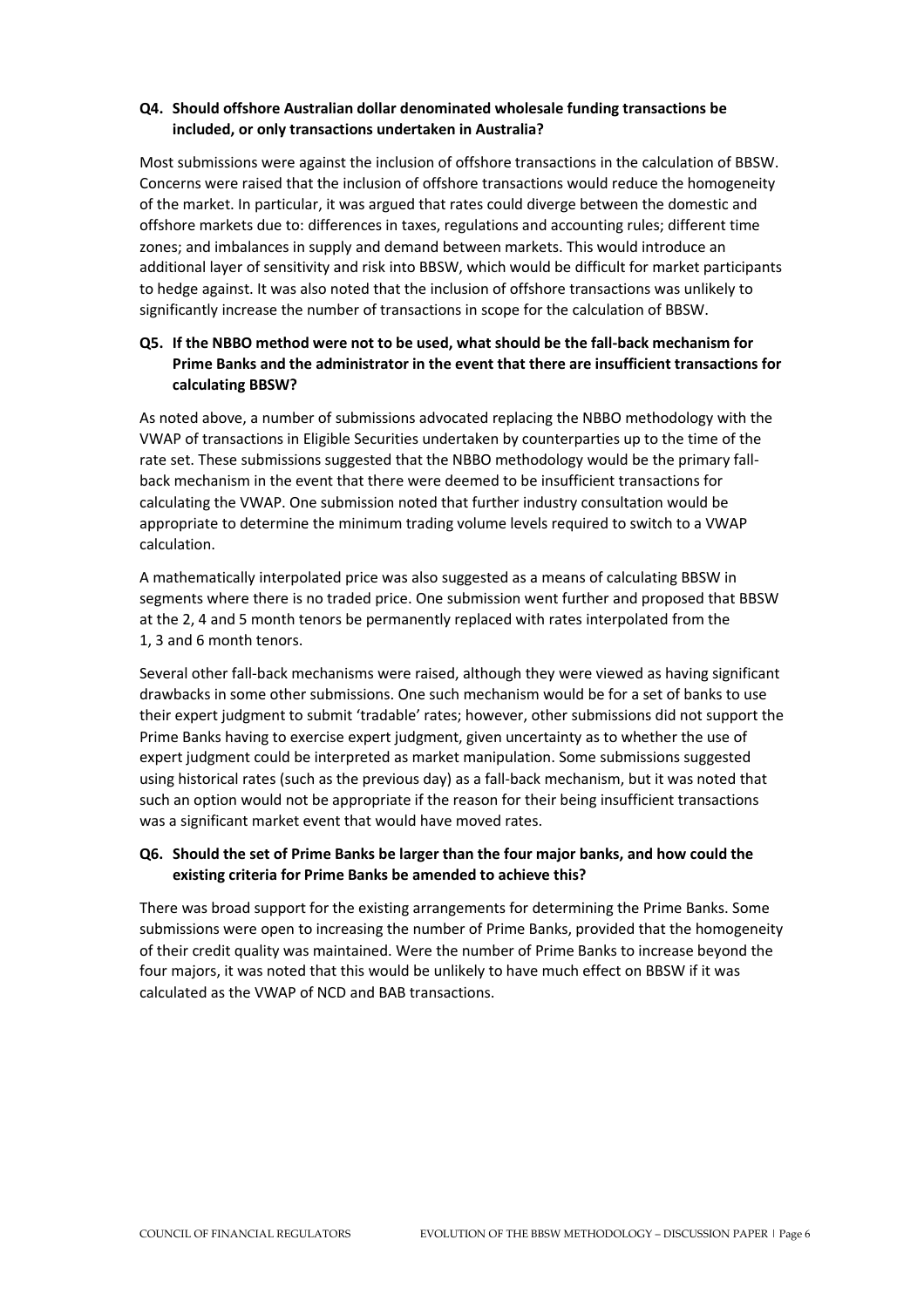- **Q7. Should the timing of the transactions in scope for calculating BBSW be changed? Three options to consider are:**
	- **a. including all transactions taking place up to the time of the rate set (i.e. morning transactions prior to 10am)**
	- **b. including all transactions taking place over the 24 hours prior to the rate set**
	- **c. moving the rate set to a later time (e.g.: 11am) to provide a wider window for the transactions underlying BBSW to be contracted up to the time of the rate set.**

If a calculation methodology based on transactions data (such as VWAP) were to be adopted, most submissions supported widening the rate set window to include transactions up to around 10am. One submission added the caveat that the Prime Banks should not be required to commit to an extended period of price making beyond the existing rate set window.

While it was noted that expanding the window to 24 hours would prevent the migration of transactions away from the time of the rate set, this option was widely rejected given the complications that could arise. In particular, funds that invest in NCDs and BABs with a mandate of providing a return at the BBSW rate would be exposed to added event and basis risk, potentially over two different trading days, which would be difficult to hedge against.

While many submissions suggested moving the rate set to a slightly later time than 10am, no submissions advocated extending the window beyond 11am given the increase in event risk and basis risk that would result. One submission also noted that a later time would be problematic given that it would reduce the time available to authenticate transactions.

One submission noted that any timing changes would require consultation with the ASX given the existing alignment of the rate set with the determination of the Expiry Settlement Price for the ASX 90 Day Bank Accepted Bills Futures at 10am on the final trading day for an expiring futures contract.

### 2.3 Other issues raised

Several submissions raised other issues related to BBSW:

- Most submissions recommended that the CFR consider initiatives to alleviate regulatory risks and compliance costs associated with financial benchmarks. In particular, further guidance could be provided on what regulators consider to be appropriate conduct around the rate set, and the factors that might lead regulators to conclude that conduct constitutes market manipulation.
- Some submissions supported the implementation of a risk-free interest rate benchmark as an alternative to BBSW, as such a rate would be a useful reference rate for a number of exposures, particularly those that are not directly related to the banking sector.
- One submission noted that replacing the current early-month late-month pooling convention for Eligible Securities with a rolling 5 day maturity band would concentrate activity and potentially lead to increased trading volumes by providing more certainty as to the tenor of the Eligible Securities being transacted.
- One submission noted that linking BBSW more closely to the futures market could increase transparency and liquidity behind the rate set. In particular, the contract specifications of the ASX 90 Day Bank Accepted Bills Futures contract could be changed to being cash settled off BBSW, which would bring it into line with other offshore contracts, and allow market participants who are not able to trade NCDs and BABs to instead trade the futures. The liquidity of NCDs and BABs would be enhanced by the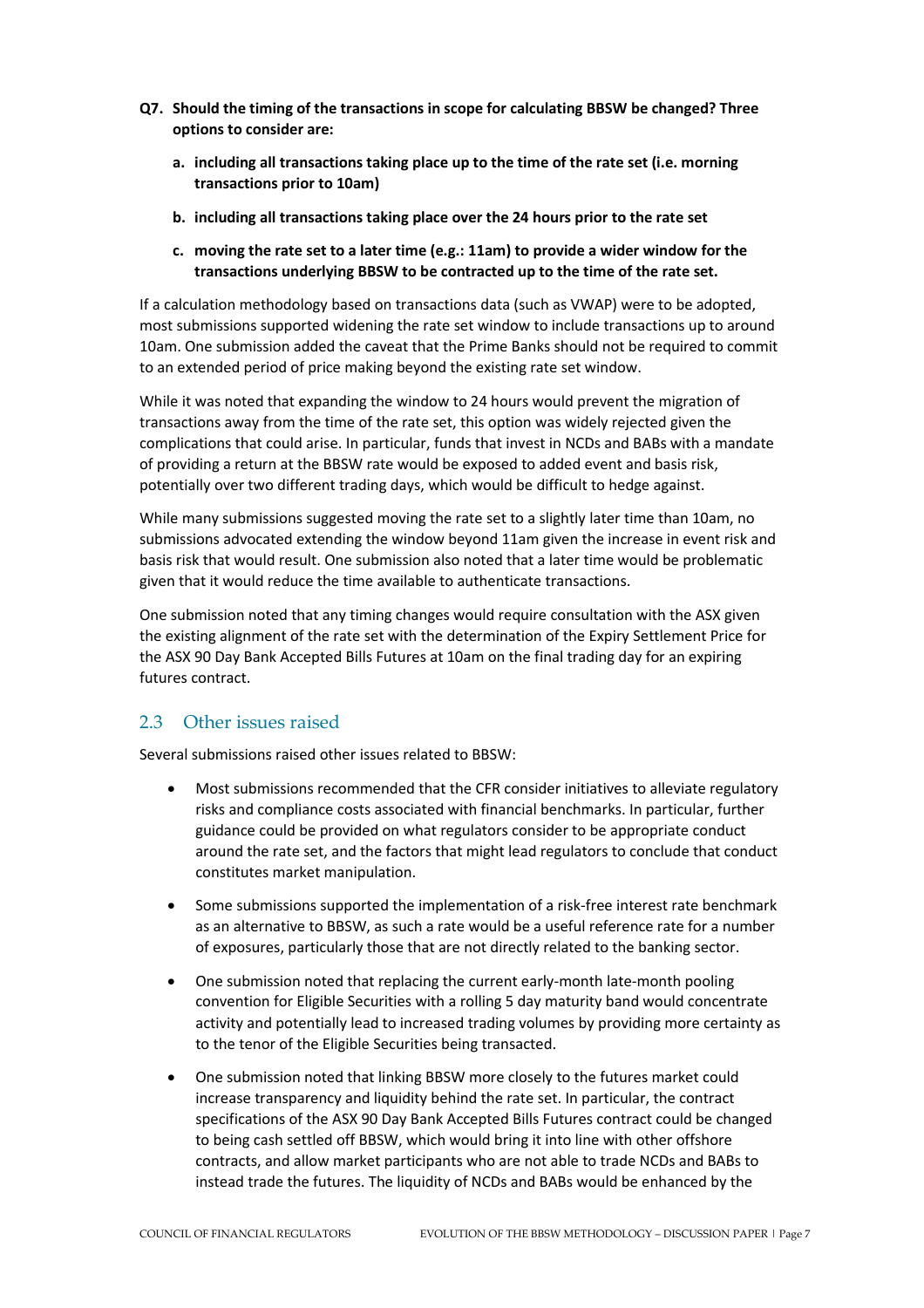futures market and the futures contract would become a matched hedging product for interest rate swaps.

• One submission called for the Administrator to release more data about the benchmark calculation, including anonymised daily transactions data on the size of the trade, the interest rate and the time of trade.

# 3 Proposal for the BBSW Methodology

To ensure that BBSW remains a trusted, reliable and robust financial benchmark, the CFR has formulated a proposal for the evolution of the BBSW methodology, taking into account the feedback provided through the consultation process, for discussion with AFMA and market participants. In putting forward this proposal, the key objectives of the CFR are to ensure that:

- BBSW is anchored to transactions in an active underlying market
- the BBSW calculation mechanism is robust to changing market conditions
- the fundamental properties of BBSW are maintained to ensure a seamless transition

It is proposed that BBSW would be calculated by the Administrator as the VWAP of NCD and BAB transactions during the rate set window. The proposal puts forward three possible methods for the execution of the transactions that would be used to calculate the VWAP. These three methods should be considered by AFMA, with the aim of selecting a method to become the standard market practice. The core elements of the proposal are:

## 3.1 Prime Bank Eligible Securities

#### 3.1.1 Maintain the existing definition of Prime Banks

AFMA's existing process for designating Prime Banks remains appropriate and is widely supported by market participants.

#### 3.1.2 Maintain the existing definition of Eligible Securities

The existing definition of Eligible Securities as NCDs and BABs remains appropriate and is widely supported by market participants. Broadening the definition to include non-tradable instruments such as term deposits would increase the volume of activity in the market, but could change the characteristics of BBSW including the level and volatility of rates, adversely affecting existing contracts that reference BBSW. The Administrator should periodically review the appropriateness of the definition of Eligible Securities, taking into account changes in the composition of Prime Bank funding.

Narrowing the maturity band for Eligible Securities from the current early-month late-month pooling convention could support trading activity during the rate set, as it would provide investors with more certainty as to the exact tenor of the securities they are purchasing.

# 3.2 The Underlying market

## 3.2.1 Broaden the definition of the underlying market beyond the interbank market to include all transactions that are above a minimum size

The definition of the underlying market should be broadened to include all transactions that are above a minimum size. For the purpose of collecting transactions data, the definition would include transactions between Prime Banks and transactions where a Prime Bank is a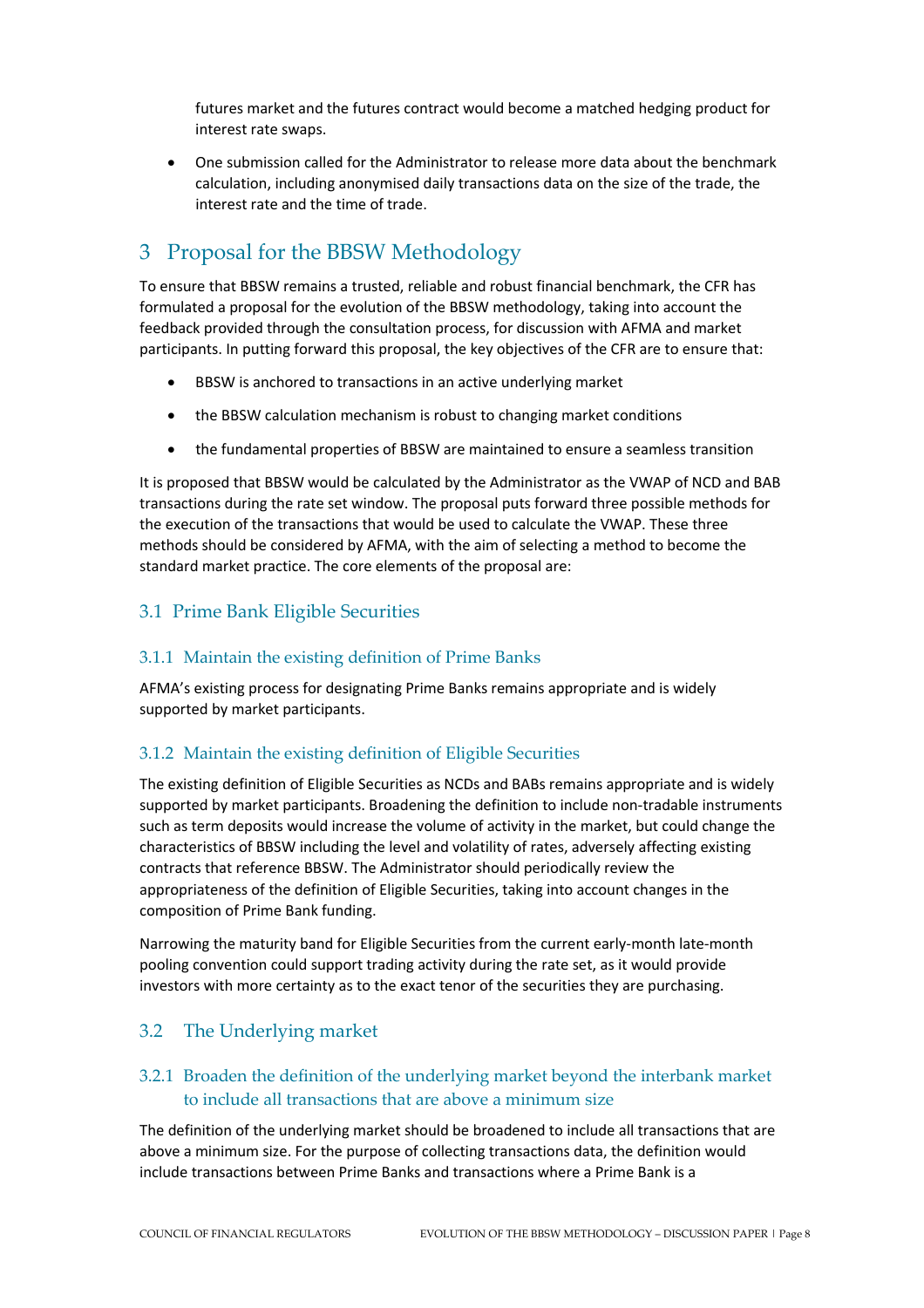counterparty; transactions that do not involve a Prime Bank as a counterparty should also be considered for inclusion, if collecting the transactions data would be practicable. The purpose of setting a minimum size would be to exclude transactions that are unlikely to be representative of the underlying market. The minimum transaction size could be set by the Administrator at the existing market parcel size of \$20 million, or could potentially be set at a lower amount to include transactions from a wider range of market participants.

## 3.2.2 Do not include offshore transactions in the definition of the underlying market

The definition of the underlying market should not be explicitly broadened to include transactions that take place in offshore jurisdictions. As highlighted in many of the submissions to the consultation, broadening the definition in this way would be unlikely to significantly increase the volume of activity in the market, and could reduce the homogeneity of the market.

### 3.2.3 Review the width of the rate set window

The Administrator should anchor BBSW to a broader set of market transactions, which may require a widening of the rate set window. In determining the length of the rate set window the Administrator should provide sufficient time for primary and secondary market activity to take place, while taking into account the fact that a wider window may increase basis risk for investors in Eligible Securities. When considering whether the closing time for the rate set window and the existing publication time for BBSW should change, the Administrator should take into account the potential impact on investors in Eligible Securities, the ASX 90 Day Bank Accepted Bills Futures, and users of the BBSW benchmark.

The width of the rate set window should evolve with changing market conditions. If a substantial share of market activity was to migrate to outside the rate set window, the Administrator should consider widening the window further to ensure that there are sufficient market transactions to underpin BBSW. As a last resort, the Administrator could set the rate set window as a 24 hour period to ensure that all market activity is within scope.

# 3.3 Calculation methodology

# 3.3.1 Calculate 1, 3 and 6 month BBSW as the VWAP

The primary calculation method for 1, 3 and 6 month BBSW should be to take the VWAP of primary and secondary market transactions during the rate set window. The submissions to the consultation suggest that this calculation method is widely supported by market participants, particularly for the 1, 3 and 6 month tenors. The Administrator would be responsible for determining whether a sufficient volume of transactions had taken place at each tenor to calculate the VWAP; a reasonable threshold to use for this purpose would be some multiple of the minimum transaction size for inclusion in the underlying market.

# 3.3.2 Use NBBO as the fall-back calculation method for 1, 3 and 6 month BBSW

Were there to be insufficient transactions to calculate the VWAP at the 1, 3 or 6 month tenors, NBBO would be an appropriate fall-back methodology for the calculation of BBSW at the relevant tenors. The submissions to the consultation suggest that this calculation mechanism is widely supported as a fall back by market participants. The circumstances under which the fall-back mechanism would be utilised would need to be documented in detail by the Administrator. For NBBO to remain a viable fall-back mechanism, the Prime Banks would be expected to continue meeting their market making obligations at the 1, 3 and 6 month tenors by quoting bids and offers during the rate set window.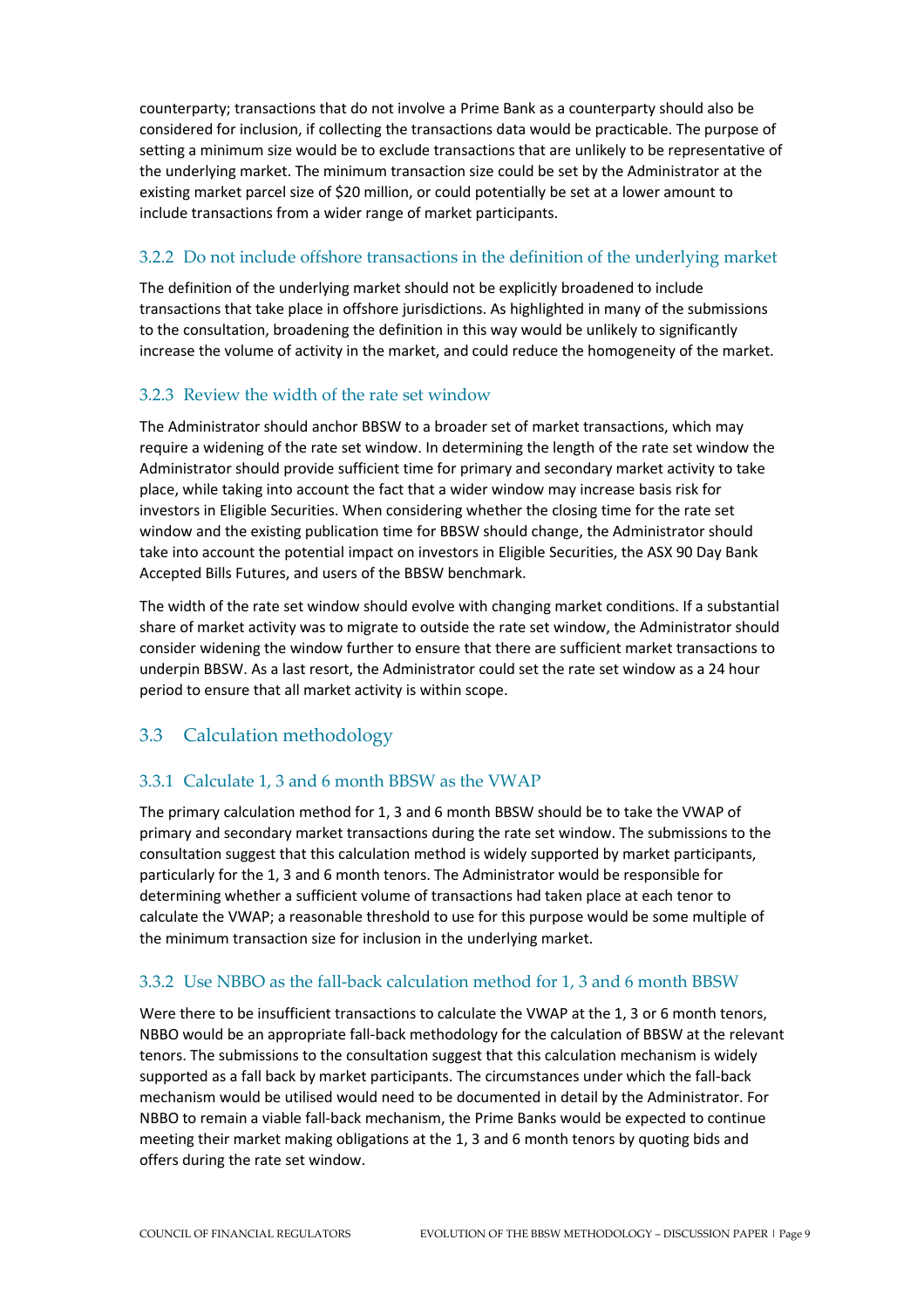# 3.3.3 Calculate 2, 4 and 5 month BBSW by interpolation from 1, 3 and 6 month BBSW; consider discontinuing 2, 4 and 5 month BBSW after assessing whether this would generate significant disruption

Given that there is unlikely to be sufficient liquidity in the underlying market at the 2, 4 and 5 month tenors to reliably calculate the VWAP, it is proposed that BBSW at these tenors be calculated by interpolation from 1, 3 and 6 month BBSW where there is more liquidity in the underlying market. The Administrator should determine the interpolation method and publish it.

When BBSW is used as a benchmark in contracts and financial instruments, it is typically at the 1, 3 and 6 month tenors; in comparison, usage of the 2, 4 and 5 month tenors appears to be rare. Given this, the Administrator should consider discontinuing the 2, 4 and 5 month tenors, after assessing that this would not generate significant disruption.

### 3.3.4 Transition period

There should be a transition period during which the Administrator continues to calculate BBSW using NBBO, while concurrently calculating the VWAP at the 1, 3 and 6 month tenors to assess the effectiveness of the proposed calculation methodology.

### 3.4 Executing transactions for calculating the VWAP

## 3.4.1 Prime Banks conduct their primary issuance and secondary market transactions in terms of outright yields

The standard market practice should be for the Prime Banks to conduct their primary issuance of Eligible Securities in terms of outright yields during the rate set window, and for secondary market trading to be negotiated in terms of outright yields during the rate set window. Having a sufficient volume of transactions being negotiated in terms of outright yields during the rate set window would be essential to calculate the VWAP.

As part of their market making obligations, each Prime Bank should be expected to offer to issue and purchase in terms of outright yields at least the minimum market parcel size of their Eligible Securities at each of the 1, 3 and 6 month tenors during the rate set window on each business day.

There should also be incentives for investors to transact at outright yields, rather than at the BBSW rate, to support the calculation of the VWAP. One way to do this would be for the Prime Banks to charge a fee for Eligible Securities transactions negotiated at the BBSW rate, to encourage these transactions to instead be negotiated at outright yields.

#### 3.4.2 Method for executing transactions

As the market in Eligible Securities operates as an over-the-counter market, there are a variety of methods that could be used by Prime Banks and investors to execute transactions in terms of outright yields during the rate set window. The following three methods should be considered by AFMA, with the aim of selecting a method to become the standard market practice for most primary issuance and secondary market transactions: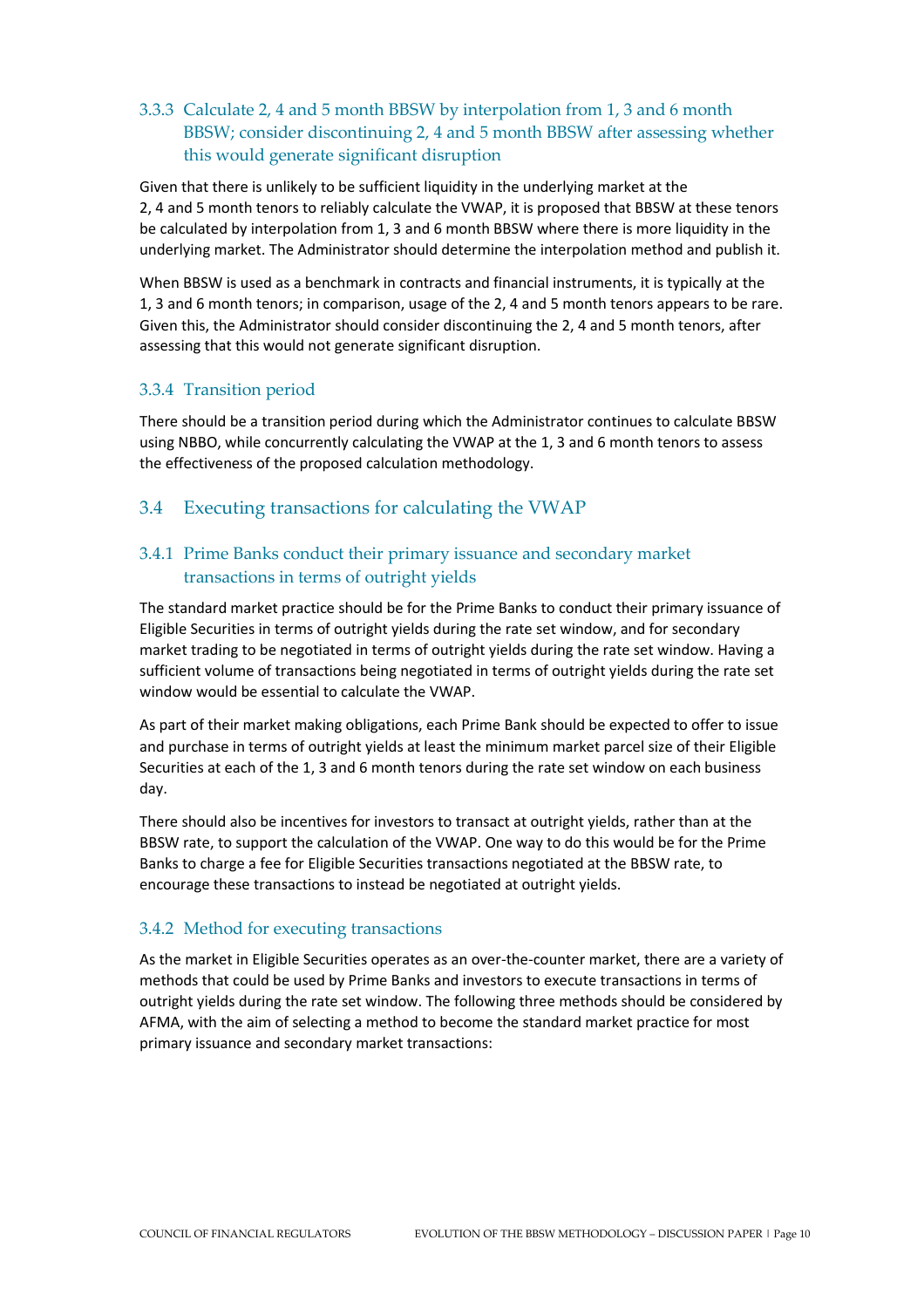#### **Method 1: Direct negotiation between Prime Banks and investors**

Primary issuance and secondary market transactions would be negotiated and executed *in terms of outright yields* via direct communication (such as over the phone) between the Prime Banks and investors. A rate set window of around 60-90 minutes (for instance, from 8.30am to 10am) should provide sufficient time for such transactions to take place. The Prime Banks would then submit the information to the Administrator (see Section 3.4.3 below).

*Advantages*: This method would facilitate the widest range of transactions, including primary issuance, secondary market activity, buy-backs by the Prime Banks, and switch trades (for instance, where an investor simultaneously sells NCDs with a 1 month tenor and purchases those with a 6 month tenor); primary issuance could support the calculation of a VWAP for 3 and 6 month BBSW, while buy-back and switch trades could support the calculation of a VWAP for 1 month BBSW, where there is relatively little primary issuance. Method 1 is similar to current market practice and would be unlikely to require extensive changes to the systems and procedures of market participants.

*Disadvantages*: Method 1 provides the least transparency, with investors likely to spend considerable time in price discovery and negotiation with each Prime Bank. The longer rate set window required would also increase basis risk for investors. The lack of transparency may also necessitate more oversight of the conduct of market participants, both by internal compliance sections and regulators.

#### **Method 2: Electronic trading market on an Approved Venue(s)**

Transactions would be executed in terms of outright yields via an Approved Venue(s), with the Prime Banks and investors posting bids and offers in terms of outright yields for a particular Prime Bank's Eligible Securities at the relevant tenor. A rate set window of around 30-45 minutes (for instance, from 9.15am to 10am) should provide sufficient time for such transactions to take place. The Approved Venue(s) would provide details of transactions to the Administrator (see Section 3.4.3 below).

*Advantages*: This method would facilitate a sufficiently wide range of transactions, including primary issuance, secondary market activity and buy-backs by the Prime Banks. This method could be implemented using existing infrastructure provided by the Approved Venue(s), which the Prime Banks and a number of investors already have the capability to utilise.

*Disadvantages*: This method may not facilitate switch trades as effectively as Method 1, unless an active market develops on an Approved Venue(s) for switch trades. Participants in the market may need to implement changes to their systems and procedures, particularly if they do not typically transact using the Approved Venue(s). Agreement would have to be reached with the Approved Venue(s) as to who pays the brokerage fees.

#### **Method 3: Tender process on an Approved Venue(s)**

The issuance of the Prime Banks' Eligible Securities and secondary market trading would take place in terms of outright yields through a public tender process. The tender could be run as a single-price auction for each Prime Bank's Eligible Securities at each tenor: the Prime Banks and interested investors would each submit their bids and offers for Prime Bank Eligible Securities (or a subset) at a particular tenor, specifying the volume and yield at which they are willing to buy or sell; bids and offers would then be matched to generate a market clearing yield for each Prime Bank, with the yield on all successful bids and offers set at that same level. Given that all the transactions would be executed at the same time, the rate set window could be quite short (for instance, bids and offers could be submitted over a 15 minute period, with the tender closing at 10am).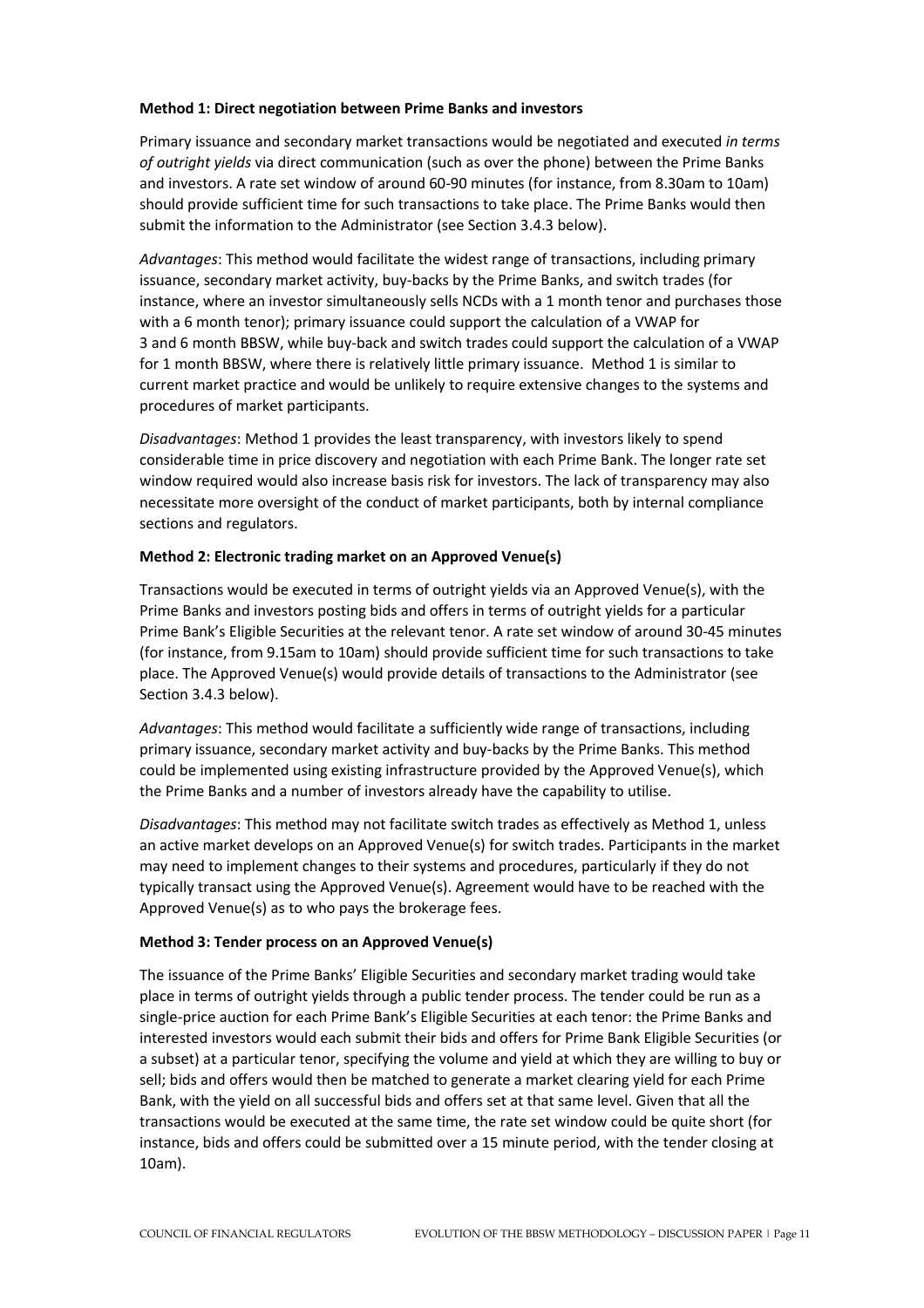*Advantages*: This method would facilitate a sufficiently wide range of transactions, including primary issuance, secondary market activity and buy-backs by the Prime Banks. The short rate set window would reduce basis risk and minimise the length of time that the Prime Banks are required to make prices. If the tender was conducted as a single-price auction for each Prime Bank's Eligible Securities, this should also reduce basis risk for investors, while allowing for some price differentiation between each Prime Bank's Eligible Securities depending on relative demand and supply.

*Disadvantages*: Depending on the design of the tender, this method may not facilitate switch trades as effectively as Method 1, with investors facing the risk that they may not be able to execute both legs of the switch trade (for instance, the investor sells NCDs with a 1 month tenor but is unable to purchase corresponding NCDs with a 6 month tenor); as a result, this method may not provide sufficient transactions for the calculation of the VWAP for 1 month BBSW. This method could also be viewed as a significant departure from existing market practice, so market participants may need to implement extensive changes to their systems and procedures. In addition, market participants may be reluctant to transact through a tender process given its complexity. This method would require liquidity in the market to be concentrated in a very short window, which could reduce the flexibility for Prime Banks and investors to transact significant volumes at other times.

## 3.4.3 Transactions data should be provided to the Administrator to facilitate calculation of BBSW as the VWAP

The Administrator would need to receive transactions data at the close of the rate set window to be able to calculate BBSW as the VWAP of transactions. Were the Prime Banks to execute transactions outside of the Approved Trading Venues as in Method 1 above, then the Prime Banks would need to submit the relevant transactions data to the Administrator. For the benchmark methodology to be consistent with IOSCO's *Principles for Financial Benchmarks*, the Administrator may need to develop a Submitter Code of Conduct and monitor adherence to the Code. Were the transactions to be executed via the Approved Venues as in Methods 2 and 3 above, the Administrator could obtain the relevant data directly from the Venues and it would not be necessary for the Prime Banks to adhere to a Submitter Code of Conduct.

#### 3.4.4 Maintain current definition of Approved Venues

The Administrator should continue to designate the Approved Venues that can participate in the BBSW benchmark rate set process. The Administrator should regularly review whether the current list of Approved Venues remains appropriate.

### 3.4.5 Ensure activity in primary and secondary markets is transparent to enhance confidence in the BBSW calculation

Data on the price and volume of activity in the underlying market should be made available to market participants in a timely fashion to enhance confidence in the BBSW calculation. The transaction data could be sourced from the Prime Banks or the Approved Venues and disseminated either by the Administrator, the Prime Banks or the Approved Venues. Were the Prime Banks or other counterparties to engage in transactions in Eligible Securities outside of the Approved Venues as in Method 1 above, the Prime Banks would need to submit transaction data to the Administrator reporting the volume and price of the transactions, and the Administrator or the Prime Banks could disseminate the data.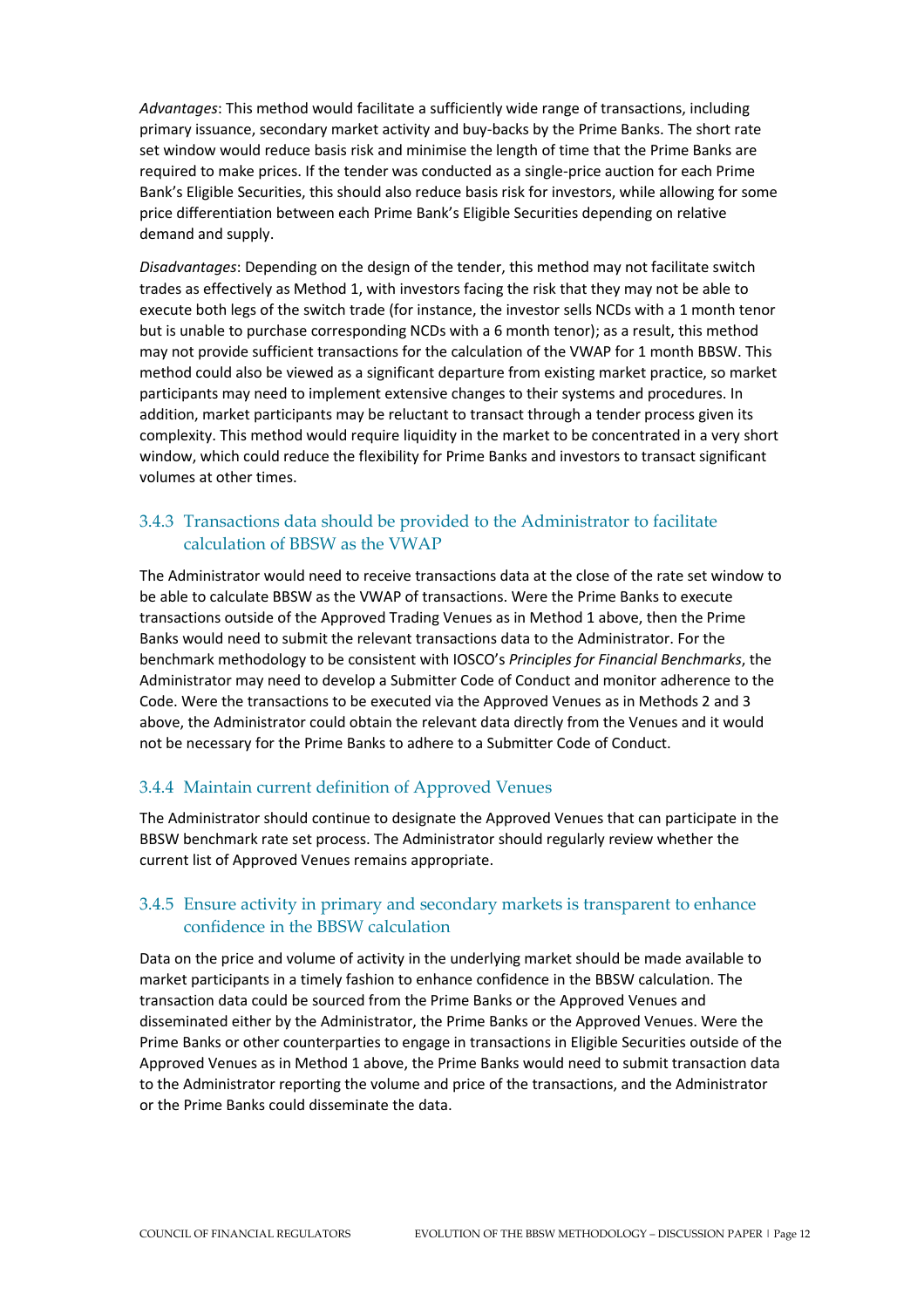# 4 Next Steps

While the CFR has an ongoing interest in BBSW as a systemically important financial benchmark, the ultimate responsibility for the BBSW methodology, and the implementation of any changes, resides with the Administrator. The CFR appreciates that AFMA and market participants will need to give the proposal in Section 3 further consideration, and that any associated changes to market practice and infrastructure will take time to implement. As a result, it will be necessary for the current BBSW methodology to be maintained for a period.

To support the evolution of the BBSW methodology, the CFR has put forward the following timeline for the consideration of the proposal by AFMA and market participants and the implementation of changes by the Administrator. As part of this process, AFMA will need to amend the *AFMA Prime Bank Conventions*, the *Bank Bill Swap (BBSW) Benchmark Rate Conventions* and the *Negotiable/Transferable Instruments Conventions*. The feasibility of this timeline will depend on the scope of the amendments to the methodology that are eventually implemented.

# 4.1 Timeline

| 23 October 2015                | The CFR published the Consultation Paper on the evolution of the<br><b>BBSW</b> methodology                                                                                            |
|--------------------------------|----------------------------------------------------------------------------------------------------------------------------------------------------------------------------------------|
| 3 December 2015                | Written submissions to the consultation closed                                                                                                                                         |
| December 2015-<br>January 2016 | RBA staff held bilateral discussions with each of the institutions that<br>made written submissions to the consultation                                                                |
| 9 February 2016                | The CFR published this Discussion Paper on the evolution of the BBSW<br>methodology                                                                                                    |
| February 2016                  | AFMA's Market Governance Committee, Benchmarks Committee and<br>Negotiable & Transferable Instruments Committee will meet to<br>consider the proposal outlined in the Discussion Paper |
| By end June 2016               | AFMA will complete any further consultation with the CFR agencies<br>and market participants and finalise a set of amendments to the BBSW<br>methodology                               |
| By end December 2016           | Depending on the scope of the changes, the Administrator will<br>complete the implementation of the amendments to the BBSW<br>methodology                                              |